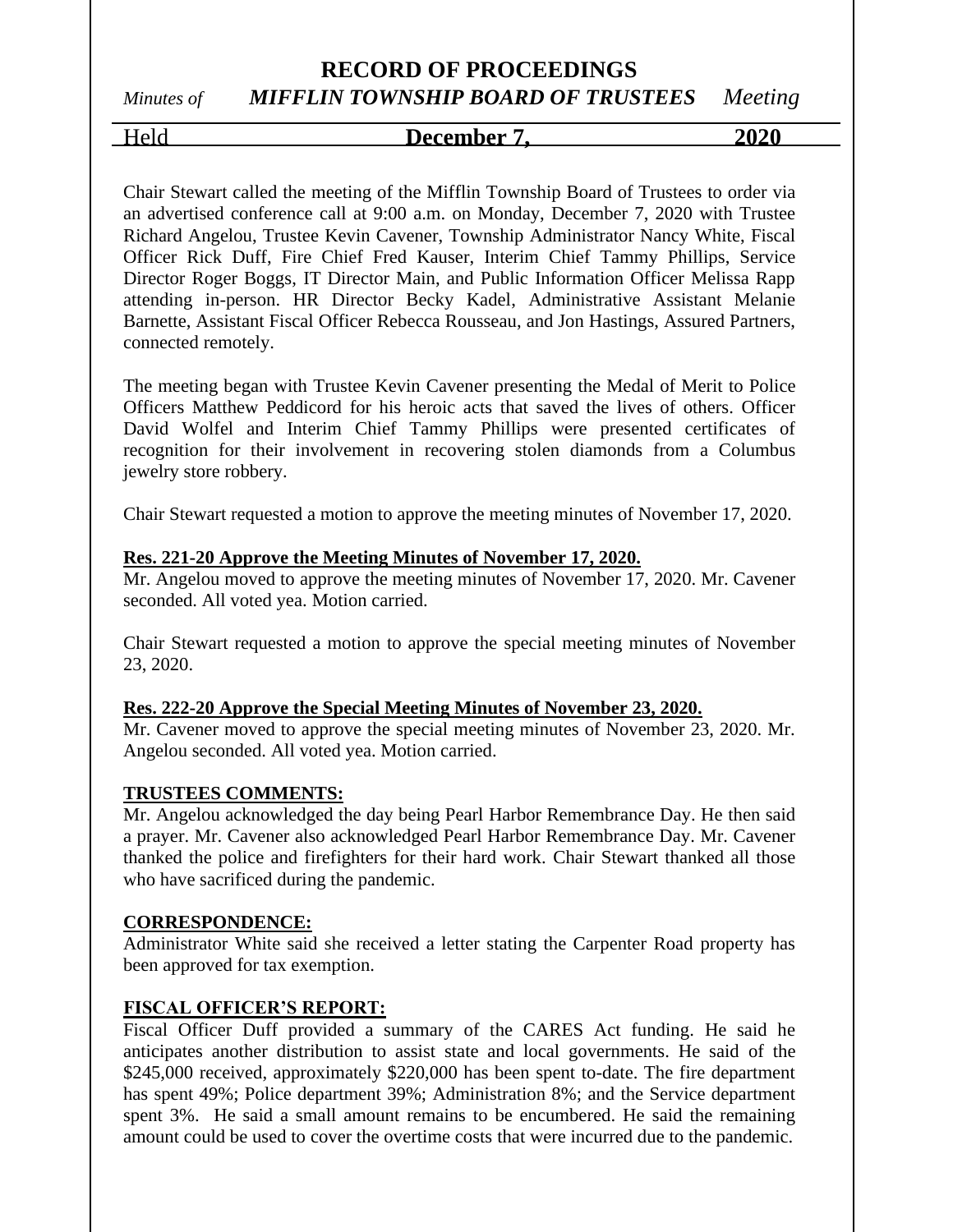# Held **December 7, 2020**

Fiscal Officer Duff said the BWC has been trying to stimulate the economy as well with some of their reserve money. He said in April BWC refunded the 2018 premium and in November they refunded 2019 premium, totaling over \$748,000 of the reserve. He recommended a portion of the refunds be spent on the 27<sup>th</sup> payroll of 2020 which would be a relief to each department. He said this amount would not exceed \$400,000.

#### **Res. 223-20 Approve the BWC refund to be used for the 27th final payroll of 2020.**

Chair Stewart moved to approve the BWC refund be used for the  $27<sup>th</sup>$  final payroll of 2020. Mr. Angelou seconded. All voted yea. Motion carried.

Mr. Duff agreed to review the balance of the refund with the trustees monthly.

#### **TOWNSHIP ADMINISTRATOR'S REPORT:**

Administrator White said the furniture for the Admin Suite will be installed next week. Administrator White provided information on the upcoming Sunshine Law training.

#### **HUMAN RESOURCES:**

Ms. Kadel requested supplemental insurance be offered to the employees through The Standard.

#### **Res. 224-20 Approve The Standard to offer supplemental insurance to employees.**

Mr. Angelou moved to approve The Standard to offer supplemental insurance to employees. Mr. Cavener seconded. All voted yea. Motion carried.

#### **PUBLIC INFORMATION OFFICER:**

Ms. Rapp requested approval to develop the stationary package of Rickabaugh Graphics as presented in the amount of \$900.00.

#### **Res. 225-20 Approve the stationary package of Rickabaugh Graphics in the amount of \$900.**

Chair Stewart moved to approve the Rickabaugh Graphics stationary package as presented by Ms. Rapp in the amount of \$900. Mr. Cavener seconded. All voted yea. Motion carried. (See Referral File.)

Ms. Rapp said she is moving forward with the holiday ham distribution in coordination with the police department, following COVID19 safety guidelines. She said the distribution will occur  $2 - 3$  days prior to Christmas.

Ms. Rapp presented her 2021 budget.

#### **SERVICE:**

Mr. Boggs said he will place a barrier and a sign (containing the Ohio Revised Code) to deter trespassing onto the Carpenter Road property. Chair Stewart requested Mr. Boggs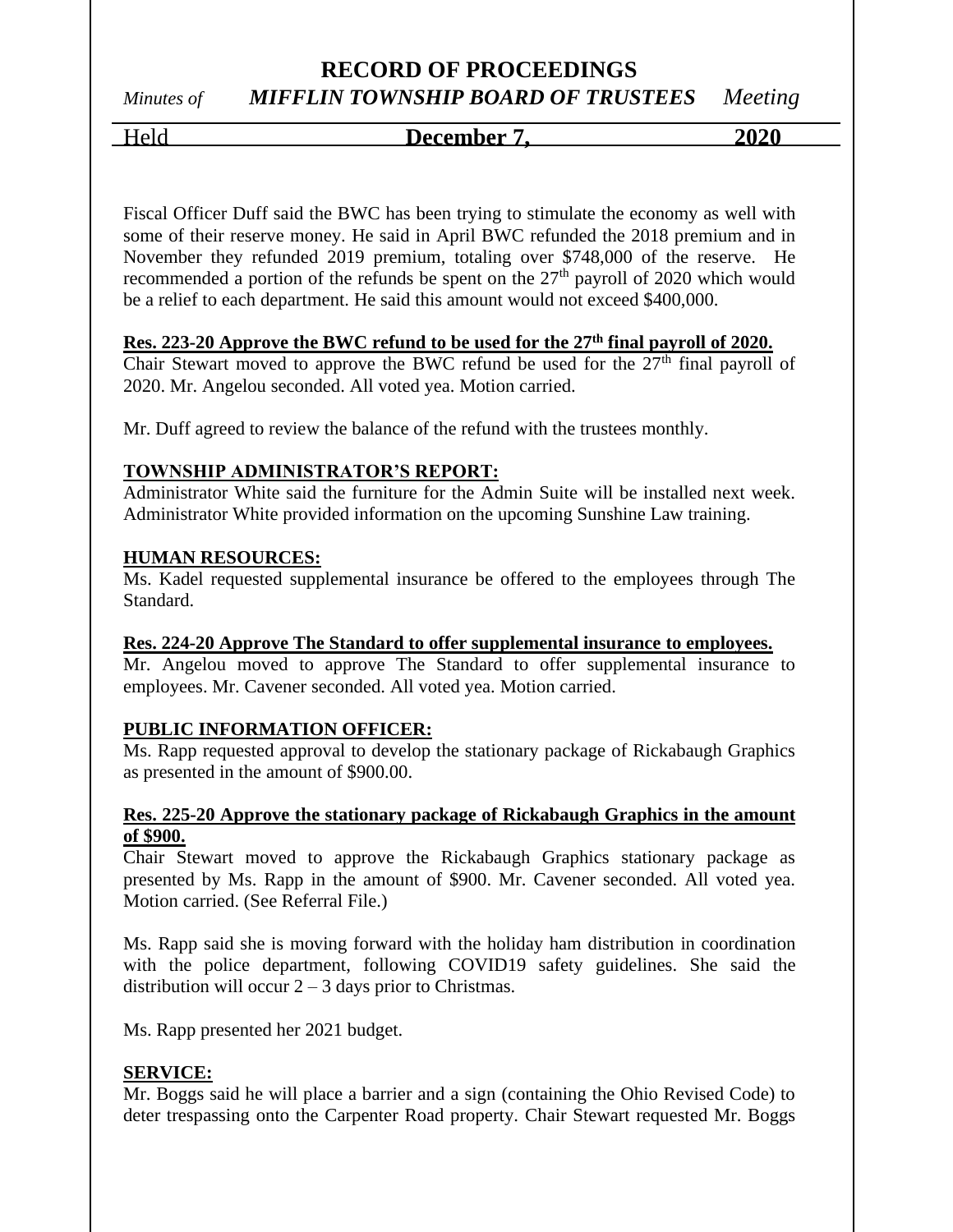### **RECORD OF PROCEEDINGS**

*Minutes of MIFFLIN TOWNSHIP BOARD OF TRUSTEES Meeting*

Held **December 7, 2020**

contact the post office and determine if there is a legitimate reason for them to access the property.

Mr. Boggs said he has received the new truck for the Service department. The old vehicle will be transferred to the fire department.

Mr. Boggs said Mr. Fast of the American Legion agreed with the letter he received from the township. Mr. Boggs explained that Mrs. Fast would be ineligible for a grave unless she is a veteran. Mr. Boggs is awaiting information on the two American Legion lifemembers to assign their names to the two graves eligible to them. He said he will reach out to Mr. Fast again for the names.

Mr. Boggs continues to research the possibility of renting the meeting hall.

Mr. Boggs said he is finishing the installation of the last few signs as part of the signs grant. At Chair Stewart's request, Mr. Boggs agreed to restore or provide a new "Office" sign for outside the Township Admin Building.

#### **CODE:**

Mr. Boggs said there is another nuisance/hoarding case on Rankin Ave. He has been working with Franklin County on this matter but expects it may become a case for Environmental Court.

#### **POLICE:**

Interim Chief Phillips said she plans to donate funds in the amount of \$250 each to East Linden's and North Linden's Elementary School Giving Tree Program for a total of \$500 from the Community Fund. The funds will be used to purchase Christmas gifts for the children.

Interim Chief Phillips requested the approval to purchase two UVC sanitizer units from GermAway in the amount of \$1,413.59 with CARES Act funds.

#### **Res. 226-20 Approve the purchase of two UVC sanitizer units from GermAway in the amount of \$1,413.59 with CARES Act funds.**

Chair Stewart moved to approve the purchase of two UVC sanitizer units from GermAway in the amount of \$1,413.59 with CARES Act funds. Mr. Angelou seconded. All voted yea. Motion carried. (See Referral File.)

Interim Chief Phillips requested the hiring of part-time police officer Alexander Estrada contingent upon the passing of his screenings.

#### **Res. 227-20 Approve the hiring of part-time officer Alexander Estrada contingent upon the passing of his screenings, effective January 11, 2021.**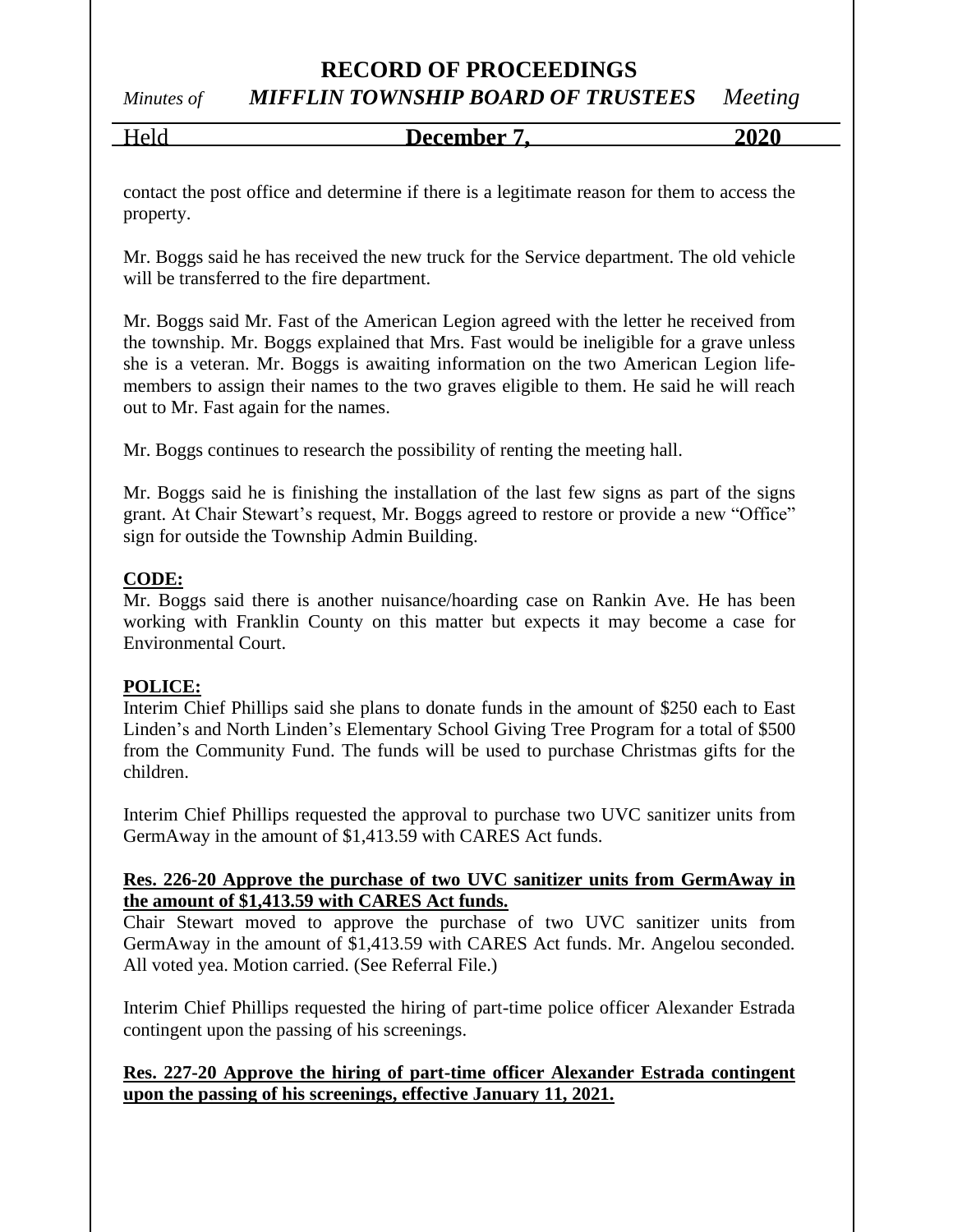### **RECORD OF PROCEEDINGS**

# *Minutes of MIFFLIN TOWNSHIP BOARD OF TRUSTEES Meeting*

Held **December 7, 2020**

Mr. Cavener moved to approve the hiring of part-time officer Alexander Estrada contingent upon the passing of his screenings, effective January 11, 2021. Mr. Angelou seconded. All voted yea. Motion carried.

Interim Chief Phillips updated the trustees on a fatal accident that occurred in November 2020.

The trustees decided that Interim Chief Phillips will be interviewed for the position of Police Chief on December 15<sup>th</sup> at 2:30 p.m., prior to the regular trustees meeting at 3:30 p.m.

#### **FIRE DIVISION:**

Chief Kauser requested approval of the 2020 Annual Fitness Incentive in the amount not to exceed \$64,000.00.

#### **Res. 228-20 Approve the 2020 Annual Fitness Incentive in the amount not to exceed \$64,000.00.**

Chair Stewart moved to approve the 2020 Annual Fitness Incentive in the amount not to exceed \$64,000.00. Mr. Angelou seconded. All voted yea. Motion carried. (See Referral File.)

Chief Kauser requested the approval to purchase the replacement fire engine 133 for the Beecher Road Station from Finley Fire Equipment in the amount not to exceed \$690,377.00.

#### **Res. 229-20 Approve the purchase of a replacement fire engine 133 for the Beecher Road Station from Finley Fire Equipment in the amount not to exceed \$690,377.00.**

Chair Stewart moved to approve the purchase of a replacement fire engine 133 for the Beecher Road Station from Finley Fire Equipment in the amount not to exceed \$690,377.00. Mr. Angelou seconded. All voted yea. Motion carried. (See Referral File.)

Chief Kauser requested the approval of the purchase contract with Finley Fire Equipment and authorize the Fiscal Officer to execute a 10-year financing Agreement in the amount not to exceed \$690,377.00.

#### **Res. 230-20 Approve the purchase contract with Finley Fire Equipment and authorize the Fiscal Officer to execute a 10-year financing Agreement in the amount not to exceed \$690,377.00.**

Chair Stewart moved to approve the purchase contract with Finley Fire Equipment and authorize the Fiscal Officer to execute a 10-year financing Agreement in the amount not to exceed \$690,377.00. Mr. Cavener seconded. All voted yea. Motion carried. (See Referral File.)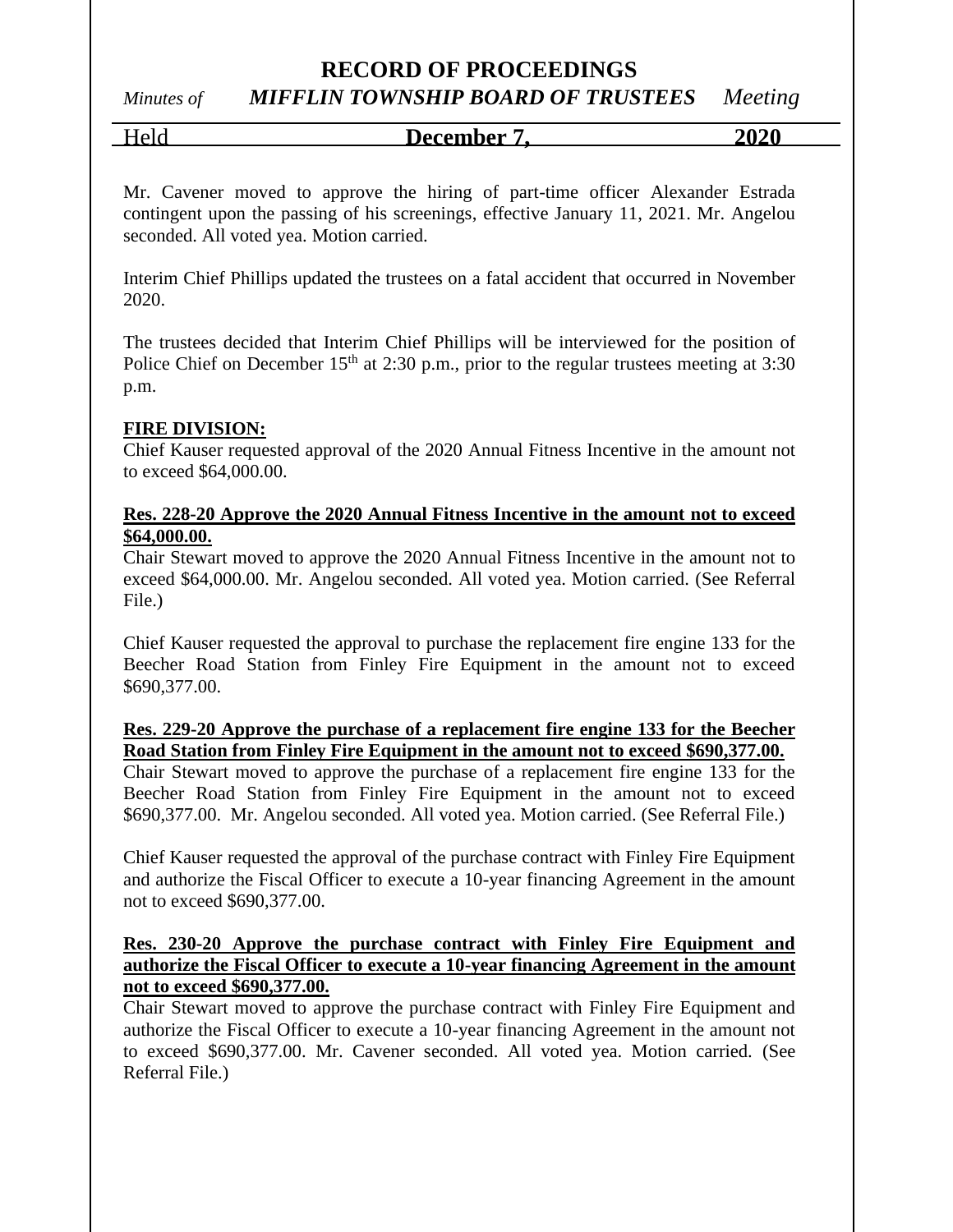Held **December 7, 2020**

Chief Kauser requested authorization to research phasing out the pension pick-up benefit for all Fire Division staff, including firefighters, dispatchers, and civilian staff (full and part-time) and transitioning a portion of the benefit funds into base compensation. He said Mifflin Fire Division is the only agency on its size with pension pickup. He said he will have information from the research within three weeks.

#### **Res. 231-20 Authorize the research into phasing out the pension pick-up benefit for all Fire Division staff, including firefighters, dispatchers, and civilian staff (full and part-time) and transitioning a portion of the benefit funds into base compensation.**

Chair Stewart moved to authorize the research into phasing out the pension pick-up benefit for all Fire Division staff, including firefighters, dispatchers, and civilian staff (full and part-time) and transitioning a portion of the benefit funds into base compensation. Mr. Cavener seconded. All voted yea. Motion carried.

Chief Kauser requested approval to purchase a Stryker Power Cot for Medic 131 in the amount of \$15,501.02 with CARES Act funds and allow for Medic 131 to eliminate the manual lift cot. Mr. Duff confirmed there is enough money in CARES Act funds to cover this expense as well as the sanitizing units for the police department.

#### **Res. 232-20 Approve the purchase a Stryker Power Cot for Medic 131 in the amount of \$15,501.02 with CARES Act funds and allow for Medic 131 to eliminate the manual lift cot.**

Chair Stewart moved to approve the purchase a Stryker Power Cot for Medic 131 in the amount of \$15,501.02 with CARES Act funds and allow for Medic 131 to eliminate the manual lift cot. Mr. Cavener seconded. All voted yea. Motion carried. (See Referral File.)

Chief Kauser requested to amend the 56-hour firefighter vacation accrual rate by adding 72 hours per current step effective January 1, 2021. He said the request also includes allowing all Fire Division employees (firefighters, dispatchers, civilians) to carryover a maximum of 50% of accrued vacation time annually. He said this will be more competitive across the region. Chair Stewart said that although it would cost the township more money to do this, the benefit is that it will make the township more competitive. Fiscal Officer Duff said the employees greatly appreciate the time off. Administrator White said the Employee Handbook policies would need to be caught up to accommodate these changes along with others. Ms. Kadel said although she doesn't anticipate any difficulty in updating the policies, she would like to review the information that was presented to the trustees (in their meeting packets) to decide as this is the first she has heard of the policy amendment. Ms. Kadel said there are other policies that have been approved that need to be disseminated to the employees. She would include this one also. Ms. Kadel agreed to inform the trustees at the December  $15<sup>th</sup>$  meeting as to the timeframe of when she will have the policies updated and disseminated. Ms. Kadel said she will make this a priority.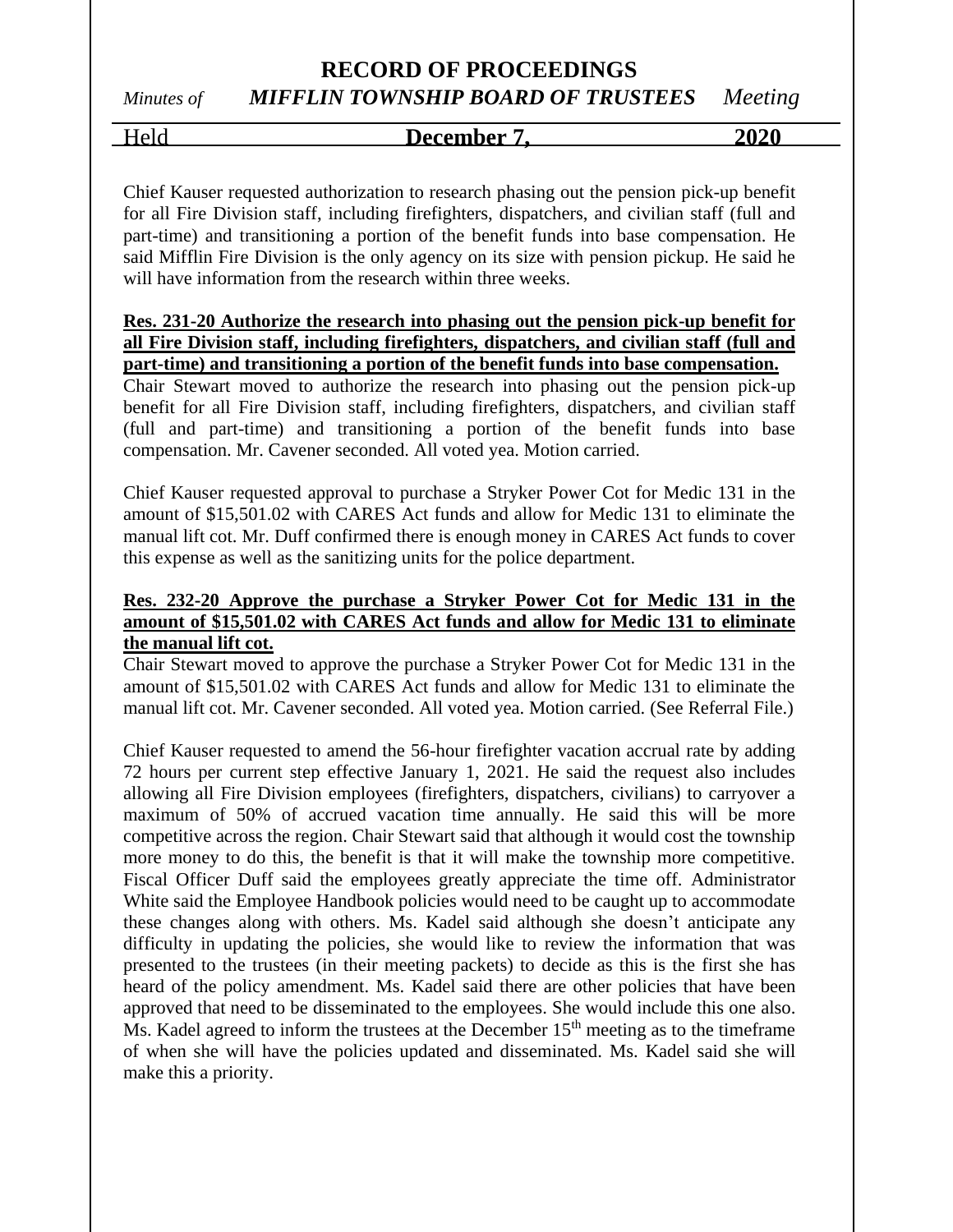#### Held **December 7, 2020**

#### **Res. 233-20 Amend the 56-hour firefighter vacation accrual rate by adding 72 hours per current step effective January 1, 2021.**

Chair Stewart moved to amend the 56-hour firefighter vacation accrual rate by adding 72 hours per current step effective January 1, 2021. She said the request to carryover up to 50% of accrued vacation will be tabled. Mr. Cavener seconded. All voted yea. Motion carried.

Chief Kauser said the CMR contract is ready for committee review. Chief Kauser said COVID19 vaccinations for the fire division are expected early in 2021. He said the paramedics may be requested to assist in the hospitals. He said this provokes many questions and will need to be discussed at length to address concerns; he is providing this information today as a heads-up notice.

Chief Kauser requested a special workshop meeting to determine his budget for 2021 in anticipation of a 2022 fire levy. He provided updates on the progress at the Operations Center.

**OPERATIONS CENTER:**

No requests.

**MIFFLIN DISPATCH:**

No requests.

**MIFFLIN TECHNOLOGY:**

No requests.

**OLD BUSINESS:**

None.

**VISITORS COMMENTS:**

None.

#### **INSURANCE:**

Jon Hastings, Assured Partners, attended the meeting virtually to discuss the upcoming medical insurance premium rate renewal. He said Medical Mutual agreed to a flat, no increase rate renewal. He said a 30% COVID relief credit was applied for December 2020. Chair Stewart expressed gratitude on behalf of the township for Mr. Hastings work on achieving the flat renewal rate. Mr. Hastings said there are no increases for dental vision, and life. He said the rate with the Standard are lower than Colonial Life and it doubles the coverage for accidents that occur during the line of duty. He said during the online open enrollment, the employee will be notified of the new benefits in place and a representative will review the benefits. An employee can remain with the Colonial Life if they choose not to transition to The Standard. He said there will be no telemarketing calls.